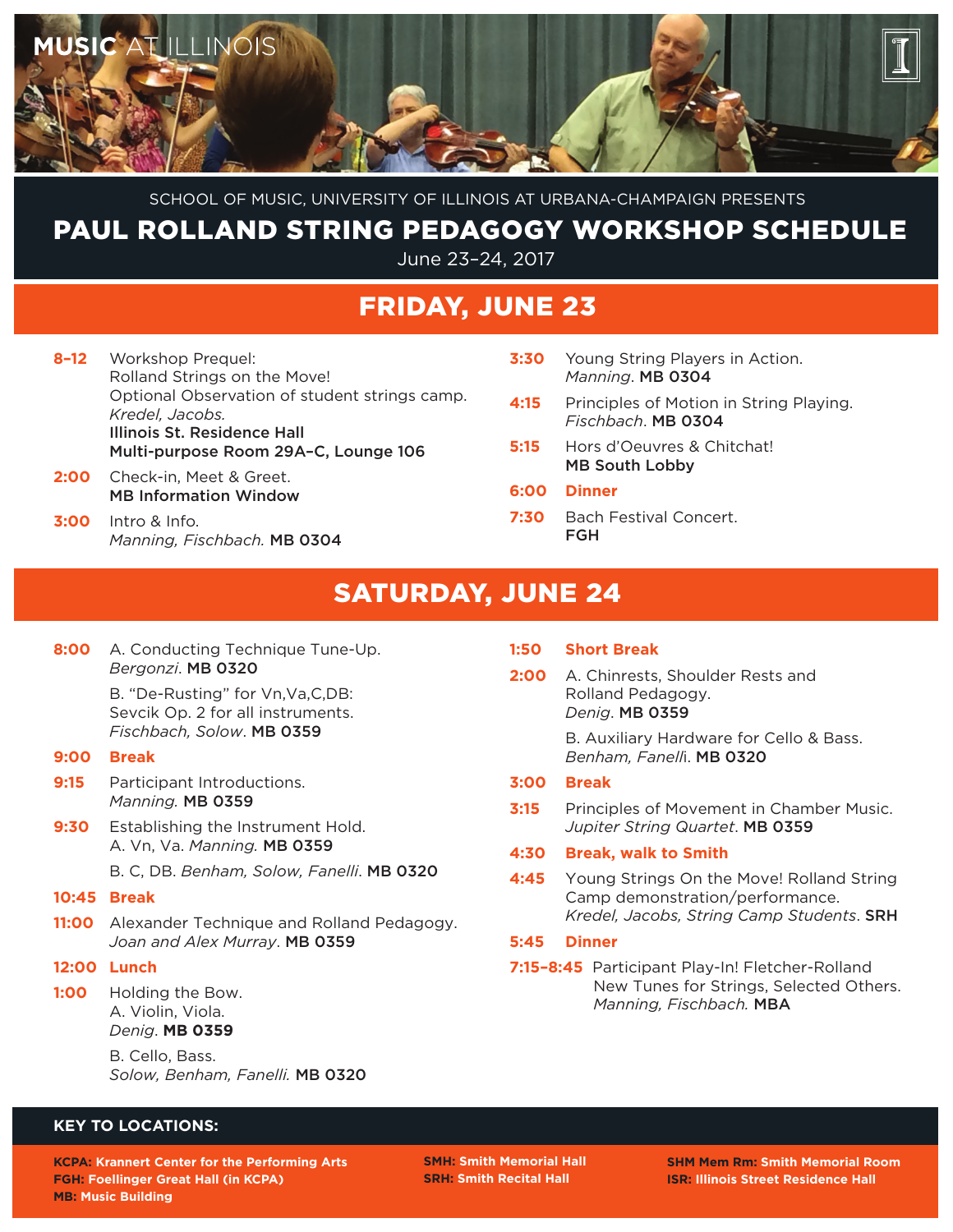

School of Music, University of Illinois at Urbana-Champaign Presents

# paul rolland string pedagogy workshop Schedule

June 25-26, 2017

### SUnday, June 25

| 8:00 A. String Orchestra Tuning, Warm-Ups. |
|--------------------------------------------|
| $May$ . MB 0320                            |

 B. "De-Rusting." Vn/Va. *Denig*. **MB 0359** Cello. *Solow* **MB 0303** DB. *Fanelli* **MB 0304**

#### **9:00 Break**

**9:15** First Strokes: Vn, Va, C, DB. *Fischbach, Solow, Fanelli.* **MB 0359**

#### **10:30 Break**

**10:45** A. Rolland Pedagogy in the School Program. *Kredel, May*. **MB 0359**

> B. Group Classes for the Private Studio. *Manning*. **MB 0320**

#### **12:00 Lunch**

**1:00** Inviting Paul Rolland to Orchestra. *Susan Starrett & Studen*t. **MB 0359**

| 1:50 | <b>Short Break</b>                                                                                       |
|------|----------------------------------------------------------------------------------------------------------|
| 2:00 | Establishing Left Hand & Finger Placement.<br>A. Vn. Va. Fischbach. MB 0359                              |
|      | B. C, DB. Solow, Fanelli. MB 0320                                                                        |
| 3:15 | <b>Break</b>                                                                                             |
| 3:30 | Principles of Left Hand and Finger Action.<br>Denia. MB 0359                                             |
| 4:30 | <b>Short Break</b>                                                                                       |
| 4:40 | A. Mississippi Birdwings: The Swing Stroke<br>from Twinkle to the Brahms Concerto.<br>Fischbach. MB 0359 |
|      | B. Suzuki Bass Bk 1, and selected New Tunes<br>for Strings, à la Rolland.<br>Fanelli. <b>MB 0320</b>     |
| 5:30 | <b>Dinner</b>                                                                                            |

 Rhona Reagen, Quick & Easy LH Position Wendy Zohar, 0-1-3 Pillars to Beauty Julie Gagnon, Paul Rolland: A Pioneer in Playing-Related Injury Prevention.

#### **7:15** Faculty Potpourri Recital. **MBA**

**1:00** Extending the Bow Stroke. *Manning*. **SRH Stage**

*Fischbach, Solow*. **SMH 25**

**7:30** Recital: Rachel Barton Pine, Violin. **SRH**

**2:30** Participant Showcase:

**SMH 25**

**4:00** Master Class

**2:15 Break**

**3:45 Break**

**6:00 Dinner**

Monday, June 26

| 8:00 A. Conducting Technique Tune-Up. |
|---------------------------------------|
| Bergonzi. SMH 106                     |
|                                       |

 B."De-Rusting." Vn,Va. *Manning*. **SRH Stage** C, DB. *Solow*. **SMH 25**

**9:00 Break**

**9:15** Developing Finger Movement. *Denig*. **SRH Stage**

**10:30 Break**

**10:45** A. Rolland History. *Fanelli*. **SMH 25** B. Focus on Viola: Rolland and Tuttle. *Kredel*. **SMH 106**

#### **12:00 Lunch**

### **Key to Locations:**

**KCPA: Krannert Center for the Performing Arts FGH: Foellinger Great Hall (in KCPA) MB: Music Building**

**SMH: Smith Memorial Hall SRH: Smith Recital Hall**

**SHM Mem Rm: Smith Memorial Room ISR: Illinois Street Residence Hall**